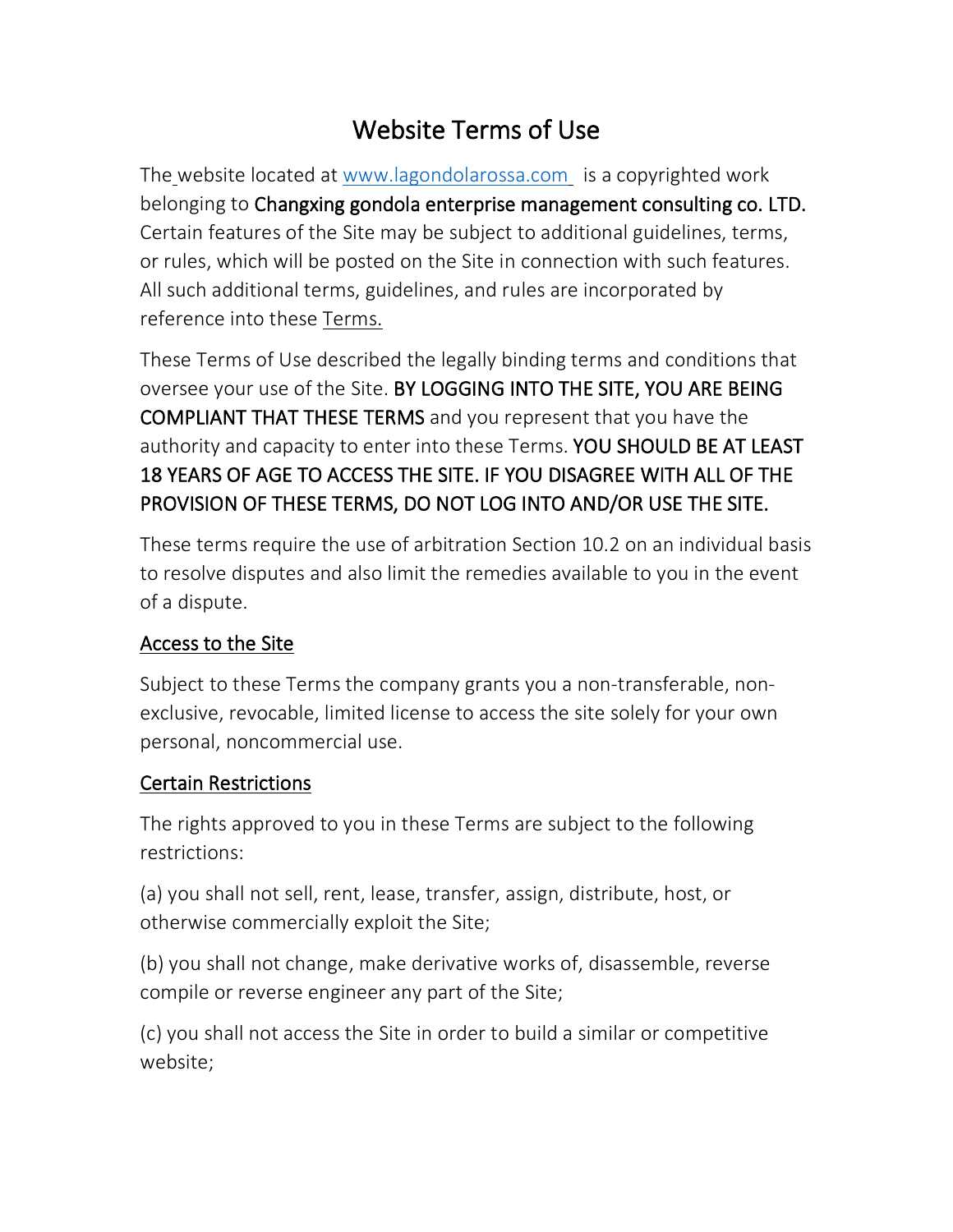(d) except as expressly stated herein, no part of the Site may be copied, reproduced, distributed, republished, downloaded, displayed, posted or transmitted in any form or by any means unless otherwise indicated, any future release, update, or other addition to functionality of the Site shall be subject to these Terms. All copyright and other proprietary notices on the Site must be retained on all copies thereof.

Company reserves the right to change, suspend, or cease the Site with or without notice to you. You approved that Company will not be held liable to you or any third-party for any change, interruption, or termination of the Site or any part.

### No Support or Maintenance

You agree that Company will have no obligation to provide you with any support in connection with the Site. Excluding any User Content that you may provide, you are aware that all the intellectual property rights, including copyrights, patents, trademarks, and trade secrets, in the Site and its content are owned by Company or Company's suppliers. Note that these Terms and access to the Site do not give you any rights, title or interest in or to any intellectual property rights, except for the limited access rights expressed in Section 2.1. Company and its suppliers reserve all rights not granted in these Terms.

### User Content

"User Content" means any and all information and content that a user submits to the Site. You are exclusively responsible for your User Content. You bear all risks associated with use of your User Content. You hereby certify that your User Content does not violate our Acceptable Use Policy. You may not represent or imply to others that your User Content is in any way provided, sponsored or endorsed by Company. Because you alone are responsible for your User Content, you may expose yourself to liability. Company is not obliged to backup any User Content that you post; also, your User Content may be deleted at any time without prior notice to you. You are solely responsible for making your own backup copies of your User Content if you desire.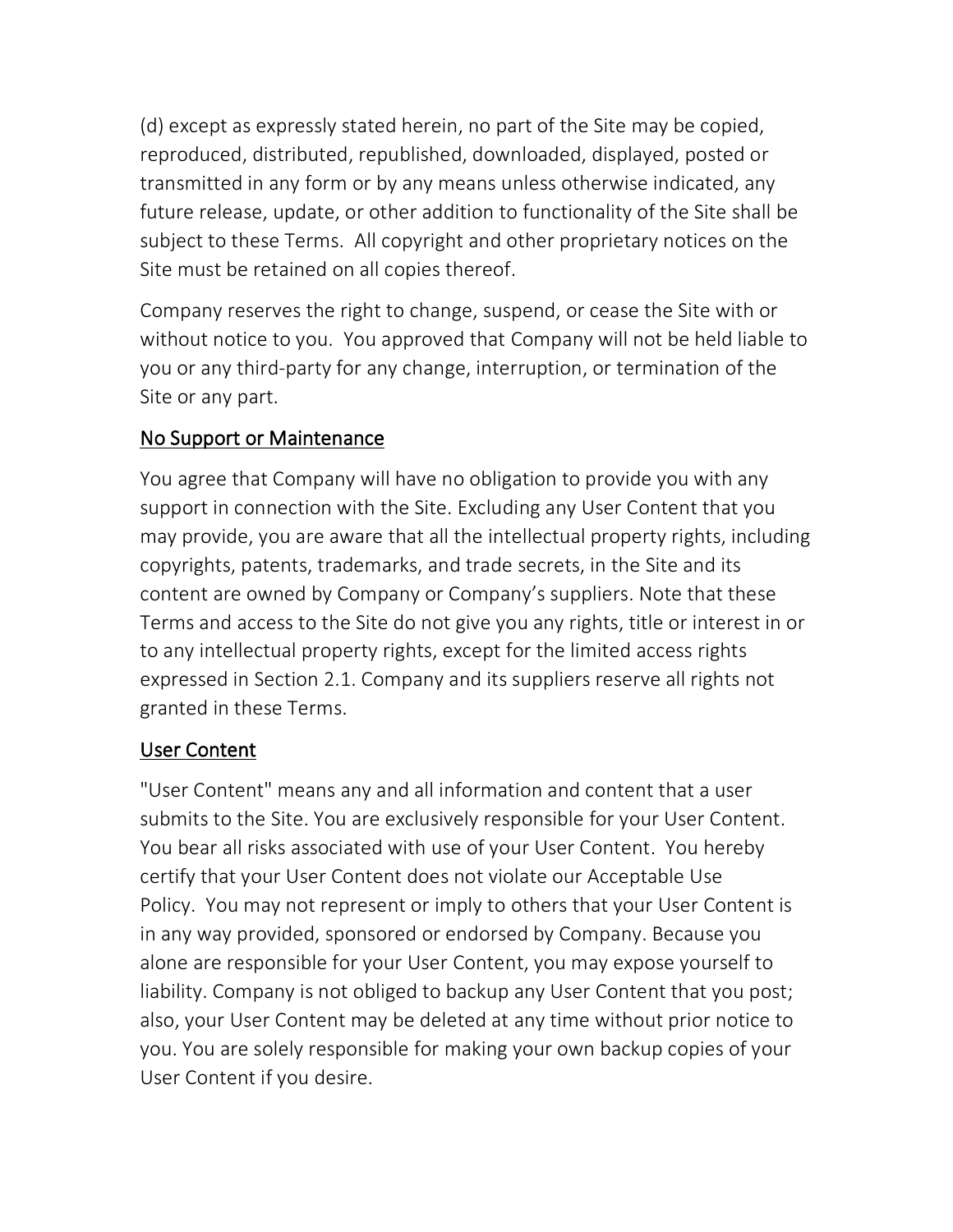You hereby grant to Company an irreversible, nonexclusive, royalty-free and fully paid, worldwide license to reproduce, distribute, publicly display and perform, prepare derivative works of, incorporate into other works, and otherwise use and exploit your User Content, and to grant sublicenses of the foregoing rights, solely for the purposes of including your User Content in the Site. You hereby irreversibly waive any claims and assertions of moral rights or attribution with respect to your User Content.

## Acceptable Use Policy

The following terms constitute our "Acceptable Use Policy":

- 1. You agree not to use the Site to collect, upload, transmit, display, or distribute any User Content that violates any third-party right or any intellectual property or proprietary right;
- 2. that is unlawful, harassing, abusive, tortious, threatening, harmful, invasive of another's privacy, vulgar, defamatory, false, intentionally misleading, trade libelous, pornographic, obscene, patently offensive, promotes racism, bigotry, hatred, or physical harm of any kind against any group or individual;
- 3. that is harmful to minors in any way;
- 4. that is in violation of any law, regulation, or obligations or restrictions imposed by any third party.

In addition, you agree not to:

- 5. upload, transmit, or distribute to or through the Site any software intended to damage or alter a computer system or data;
- 6. send through the Site unsolicited or unauthorized advertising, promotional materials, junk mail, spam, chain letters, pyramid schemes, or any other form of duplicative or unsolicited messages;
- 7. use the Site to harvest, collect, gather or assemble information or data regarding other users without their consent;
- 8. interfere with, disrupt, or create an undue burden on servers or networks connected to the Site, or violate the regulations, policies or procedures of such networks;
- 9. attempt to gain unauthorized access to the Site, whether through password mining or any other means;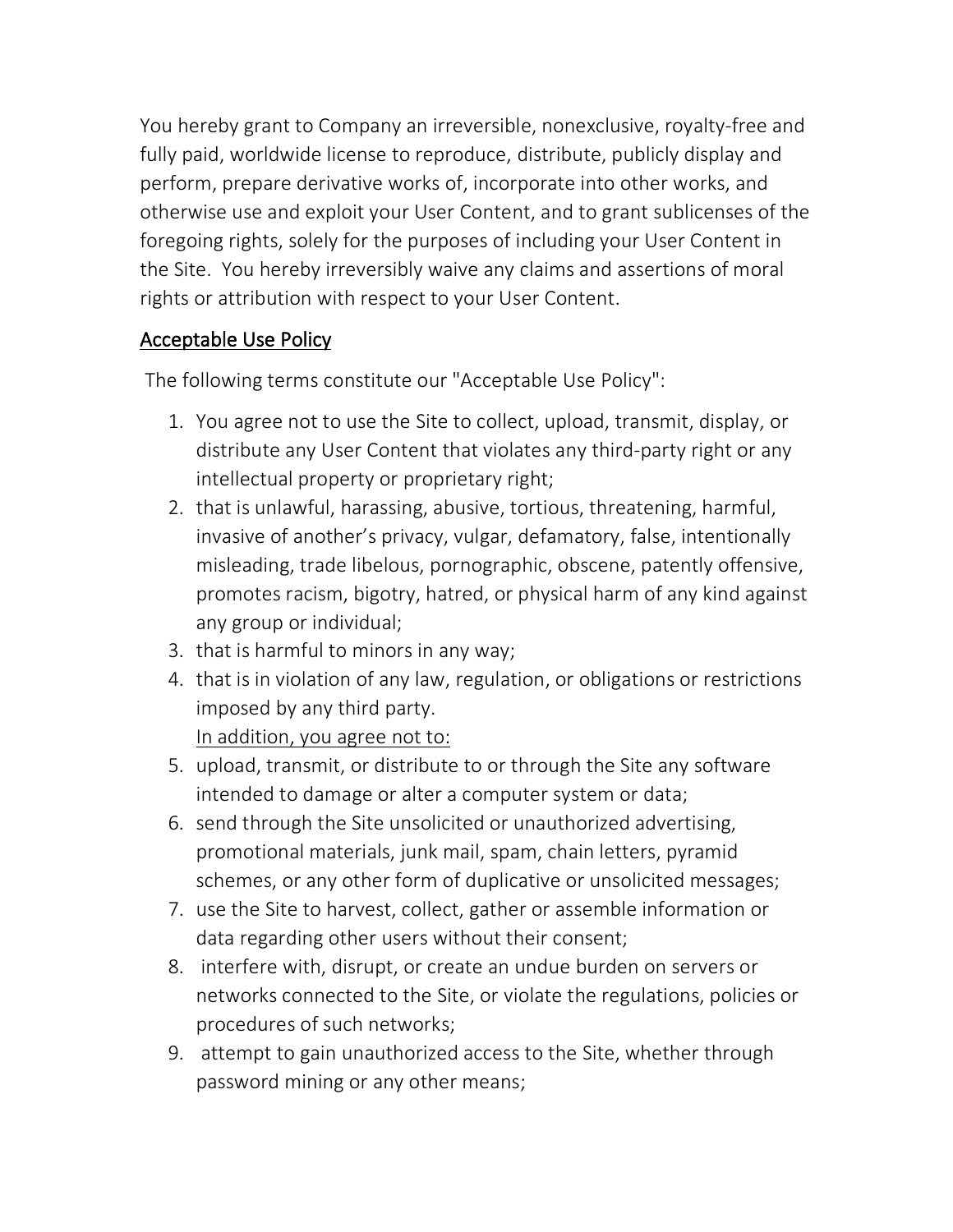- 10.harass or interfere with any other user's use and enjoyment of the Site;
- 11.use software or automated agents or scripts to produce multiple accounts on the Site, or to generate automated searches, requests, or queries to the Site.

We reserve the right to review any User Content, and to investigate and/or take appropriate action against you in our sole discretion if you violate the Acceptable Use Policy or any other provision of these Terms or otherwise create liability for us or any other person. Such action may include removing or modifying your User Content, terminating your Account in accordance with Section 8, and/or reporting you to law enforcement authorities.

If you provide Company with any feedback or suggestions regarding the Site, you hereby assign to Company all rights in such Feedback and agree that Company shall have the right to use and fully exploit such Feedback and related information in any manner it believes appropriate. Company will treat any Feedback you provide to Company as non-confidential and nonproprietary.

You agree to indemnify and hold Company and its officers, employees, and agents harmless, including costs and attorneys' fees, from any claim or demand made by any third-party due to or arising out of (a) your use of the Site, (b) your violation of these Terms, (c) your violation of applicable laws or regulations or (d) your User Content. Company reserves the right to assume the exclusive defense and control of any matter for which you are required to indemnify us, and you agree to cooperate with our defense of these claims. You agree not to settle any matter without the prior written consent of Company. Company will use reasonable efforts to notify you of any such claim, action or proceeding upon becoming aware of it.

### Third-Party Links & Ads; Other Users

The Site may contain links to third-party websites and services, and/or display advertisements for third-parties. Such Third-Party Links & Ads are not under the control of Company, and Company is not responsible for any Third-Party Links & Ads. Company provides access to these Third-Party Links & Ads only as a convenience to you, and does not review, approve, monitor,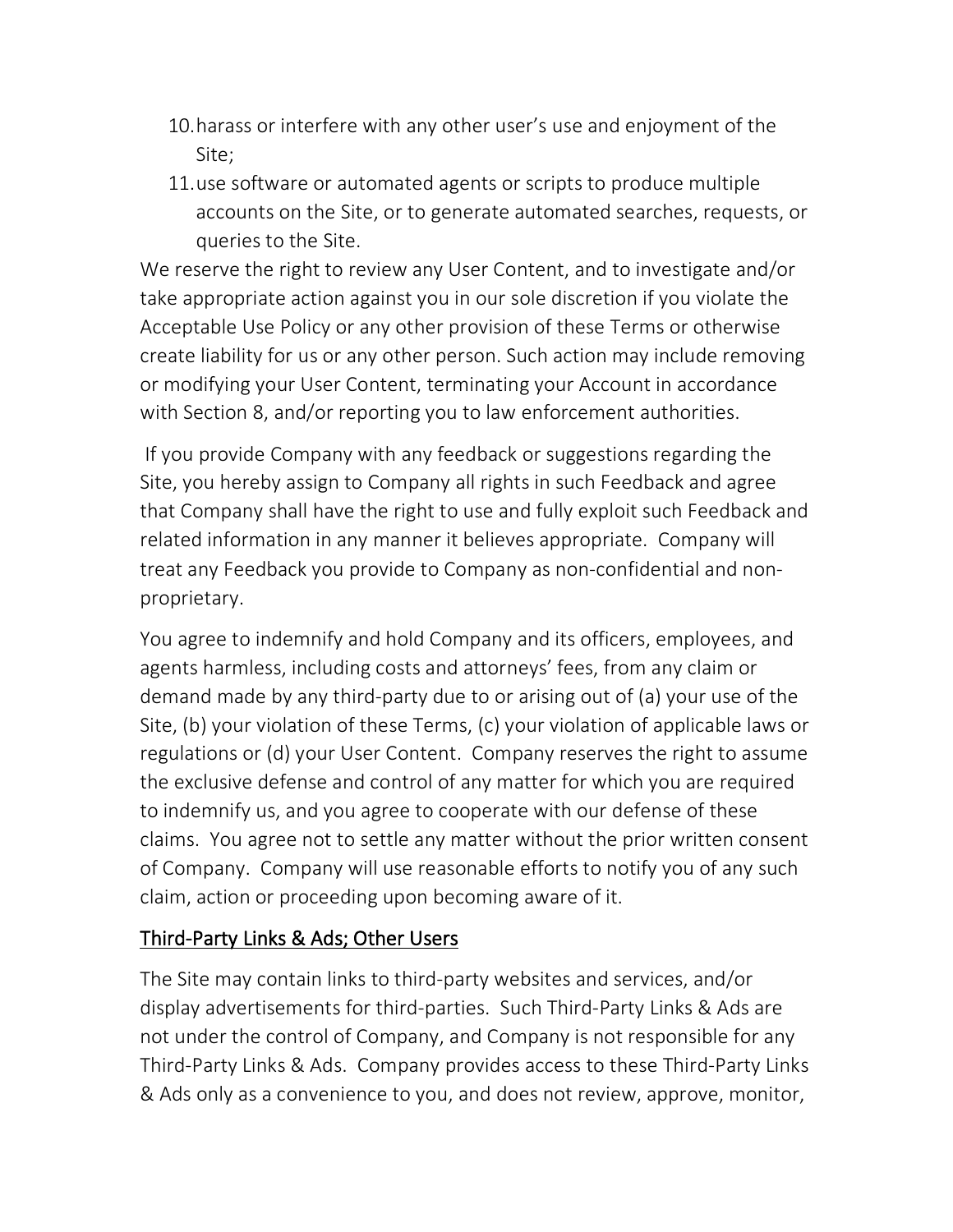endorse, warrant, or make any representations with respect to Third-Party Links & Ads. You use all Third-Party Links & Ads at your own risk, and should apply a suitable level of caution and discretion in doing so. When you click on any of the Third-Party Links & Ads, the applicable third party's terms and policies apply, including the third party's privacy and data gathering practices.

### Other Users

Each Site user is solely responsible for any and all of its own User Content. Because we do not control User Content, you acknowledge and agree that we are not responsible for any User Content, whether provided by you or by others. You agree that Company will not be responsible for any loss or damage incurred as the result of any such interactions. If there is a dispute between you and any Site user, we are under no obligation to become involved.

You hereby release and forever discharge the Company and our officers, employees, agents, successors, and assigns from, and hereby waive and relinquish, each and every past, present and future dispute, claim, controversy, demand, right, obligation, liability, action and cause of action of every kind and nature, that has arisen or arises directly or indirectly out of, or that relates directly or indirectly to, the Site.

### Cookies and Web Beacons

Like any other website [www.lagondolarossa.com](http://www.lagondolarossa.com/) uses cookies. These cookies are used to store information including visitors' preferences, and the pages on the website that the visitor accessed or visited. The information is used to optimize the users' experience by customizing our web page content based on visitors' browser type and/or other information.

## Our Advertising Partners

Some of advertisers on our site may use cookies and web beacons. Each of our advertising partners has their own Privacy Policy for their policies on user data.

### Disclaimers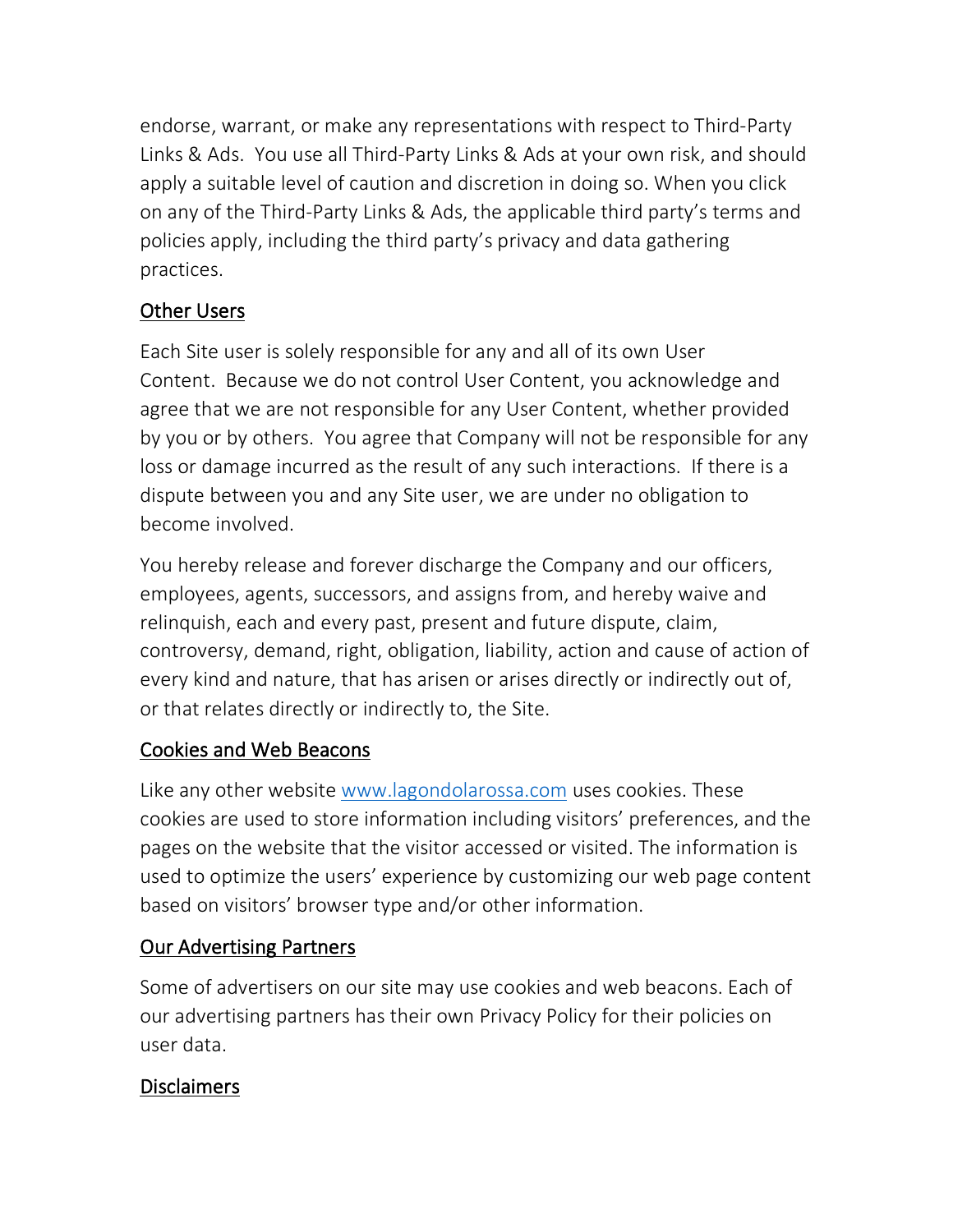The site is provided on an "as-is" and "as available" basis, and company and our suppliers expressly disclaim any and all warranties and conditions of any kind, whether express, implied, or statutory, including all warranties or conditions of merchantability, fitness for a particular purpose, title, quiet enjoyment, accuracy, or non-infringement. We and our suppliers make not guarantee that the site will meet your requirements, will be available on an uninterrupted, timely, secure, or error-free basis, or will be accurate, reliable, free of viruses or other harmful code, complete, legal, or safe. If applicable law requires any warranties with respect to the site, all such warranties are limited in duration to ninety (90) days from the date of first use.

Some jurisdictions do not allow the exclusion of implied warranties, so the above exclusion may not apply to you. Some jurisdictions do not allow limitations on how long an implied warranty lasts, so the above limitation may not apply to you.

## Limitation on Liability

To the maximum extent permitted by law, in no event shall company or our suppliers be liable to you or any third-party for any lost profits, lost data, costs of procurement of substitute products, or any indirect, consequential, exemplary, incidental, special or punitive damages arising from or relating to these terms or your use of, or incapability to use the site even if company has been advised of the possibility of such damages. Access to and use of the site is at your own discretion and risk, and you will be solely responsible for any damage to your device or computer system, or loss of data resulting therefrom.

To the maximum extent permitted by law, notwithstanding anything to the contrary contained herein, our liability to you for any damages arising from or related to this agreement, will at all times be limited to a maximum of fifty EURO (€50). The existence of more than one claim will not enlarge this limit. You agree that our suppliers will have no liability of any kind arising from or relating to this agreement.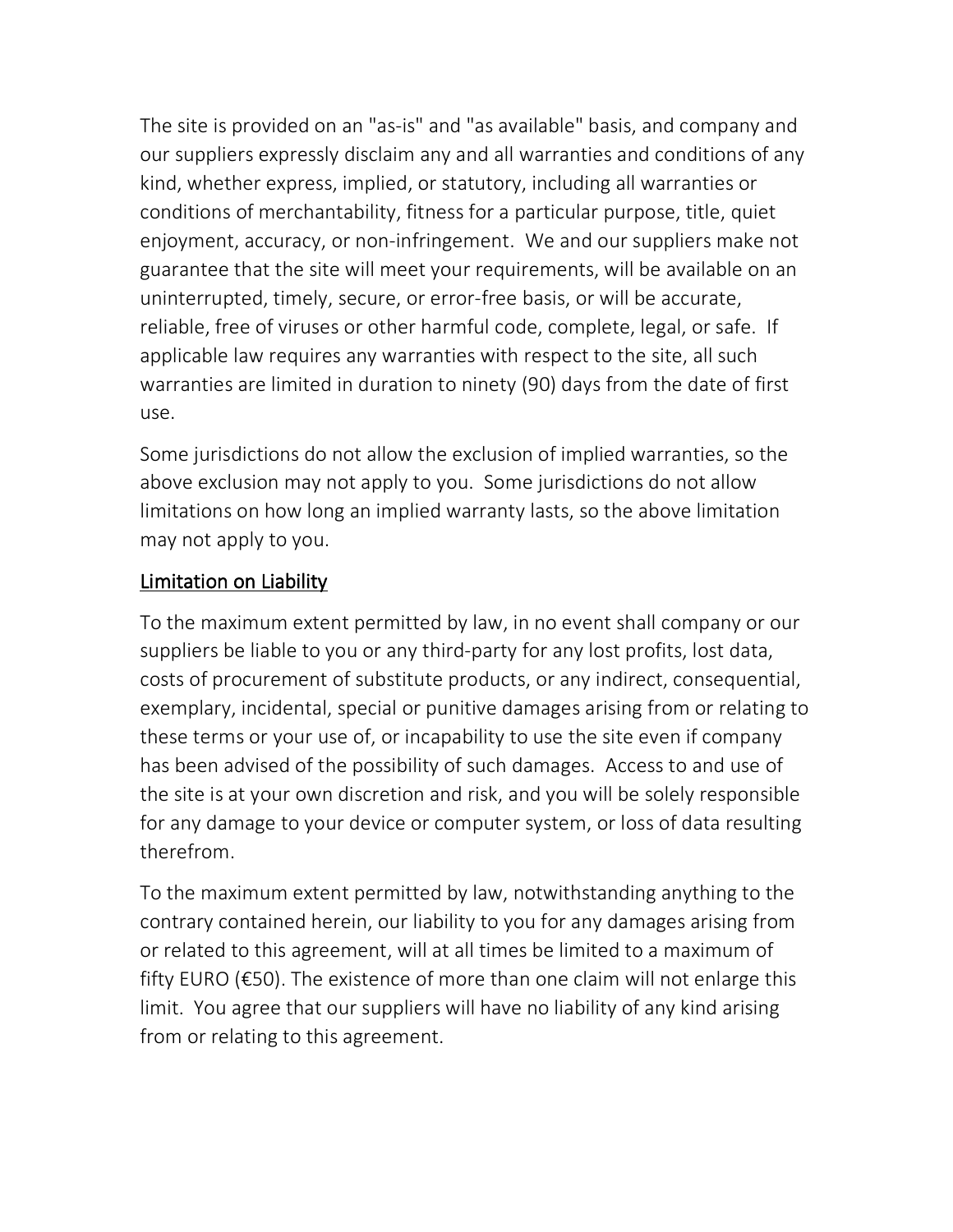Some jurisdictions do not allow the limitation or exclusion of liability for incidental or consequential damages, so the above limitation or exclusion may not apply to you.

## Term and Termination

Subject to this Section, these Terms will remain in full force and effect while you use the Site. We may suspend or terminate your rights to use the Site at any time for any reason at our sole discretion, including for any use of the Site in violation of these Terms. Upon termination of your rights under these Terms, your Account and right to access and use the Site will terminate immediately. You understand that any termination of your Account may involve deletion of your User Content associated with your Account from our live databases. Company will not have any liability whatsoever to you for any termination of your rights under these Terms. Even after your rights under these Terms are terminated, the following provisions of these Terms will remain in effect: Sections 2 through 2.5, Section 3 and Sections 4 through 10.

# Copyright Policy

Company respects the intellectual property of others and asks that users of our Site do the same. In connection with our Site, we have adopted and implemented a policy respecting copyright law that provides for the removal of any infringing materials and for the termination of users of our online Site who are repeated infringers of intellectual property rights, including copyrights. If you believe that one of our users is, through the use of our Site, unlawfully infringing the copyright(s) in a work, and wish to have the allegedly infringing material removed, the following information in the form of a written notification must be provided to our designated to the following email: [info@lagondolarossa.com](mailto:info@lagondolarossa.com) with your physical or electronic signature; identification of the copyrighted work(s) that you claim to have been infringed; identification of the material on our services that you claim is infringing and that you request us to remove; sufficient information to permit us to locate such material; your address, telephone number, and email address; a statement that you have a good faith belief that use of the objectionable material is not authorized by the copyright owner, its agent,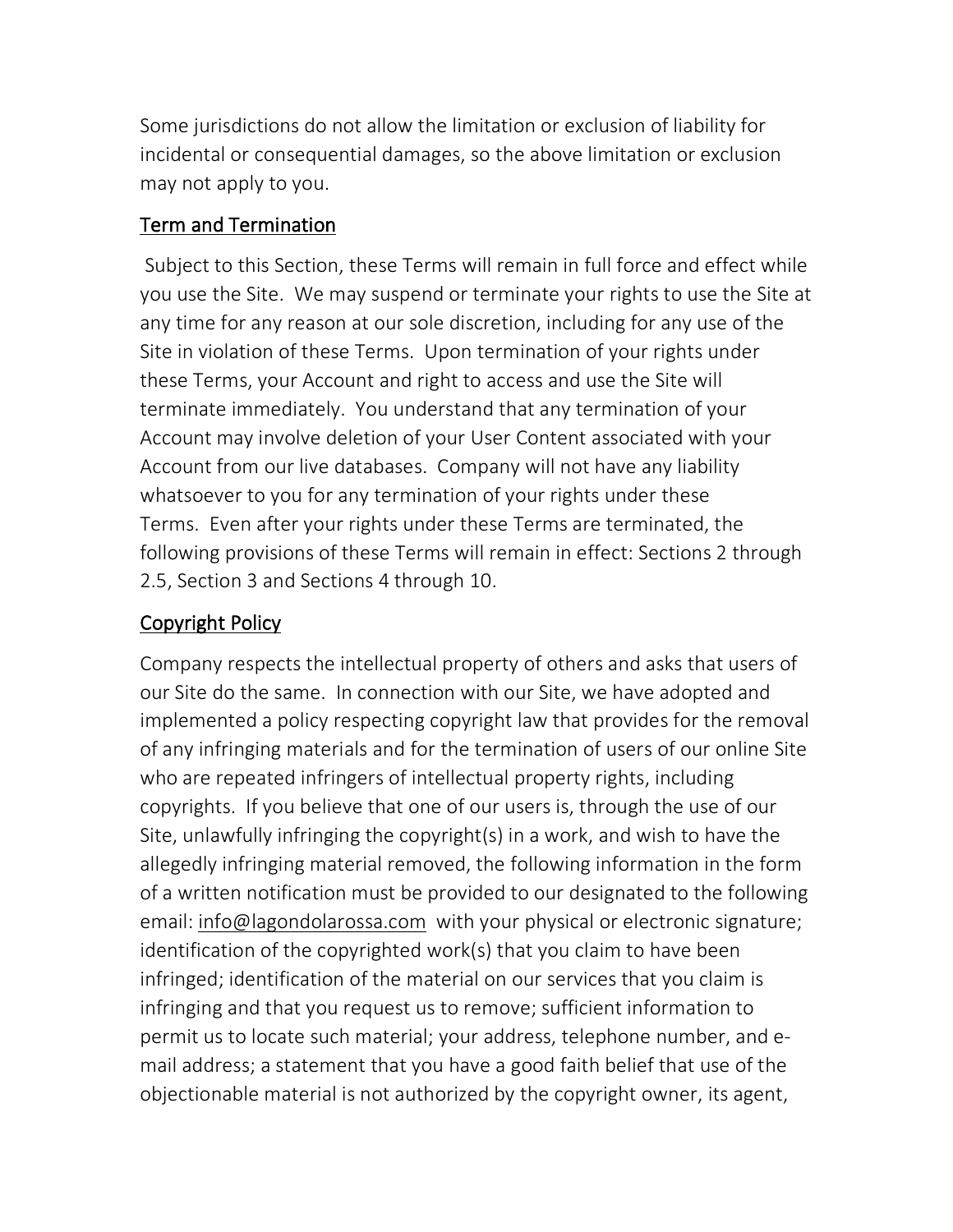or under the law; and a statement that the information in the notification is accurate, and under penalty of perjury, that you are either the owner of the copyright that has allegedly been infringed or that you are authorized to act on behalf of the copyright owner.

Please note that any misrepresentation of material fact in a written notification automatically subjects the complaining party to liability for any damages, costs and attorney's fees incurred by us in connection with the written notification and allegation of copyright infringement.

## General

These Terms are subject to occasional revision, and if we make any substantial changes, we may notify you by sending you an e-mail to the last e-mail address you provided to us and/or by prominently posting notice of the changes on our Site. You are responsible for providing us with your most current e-mail address. In the event that the last e-mail address that you have provided us is not valid our dispatch of the e-mail containing such notice will nonetheless constitute effective notice of the changes described in the notice. Any changes to these Terms will be effective upon the earliest of thirty (30) calendar days following our dispatch of an e-mail notice to you or thirty (30) calendar days following our posting of notice of the changes on our Site. These changes will be effective immediately for new users of our Site. Continued use of our Site following notice of such changes shall indicate your acknowledgement of such changes and agreement to be bound by the terms and conditions of such changes.

## Dispute Resolution

Please read this Arbitration Agreement carefully. It is part of your contract with Company and affects your rights. It contains procedures for MANDATORY BINDING ARBITRATION AND A CLASS ACTION WAIVER.

# Applicability of Arbitration Agreement

All claims and disputes in connection with the Terms or the use of any product or service provided by the Company that cannot be resolved informally or in small claims court shall be resolved by binding arbitration on an individual basis under the terms of this Arbitration Agreement. Unless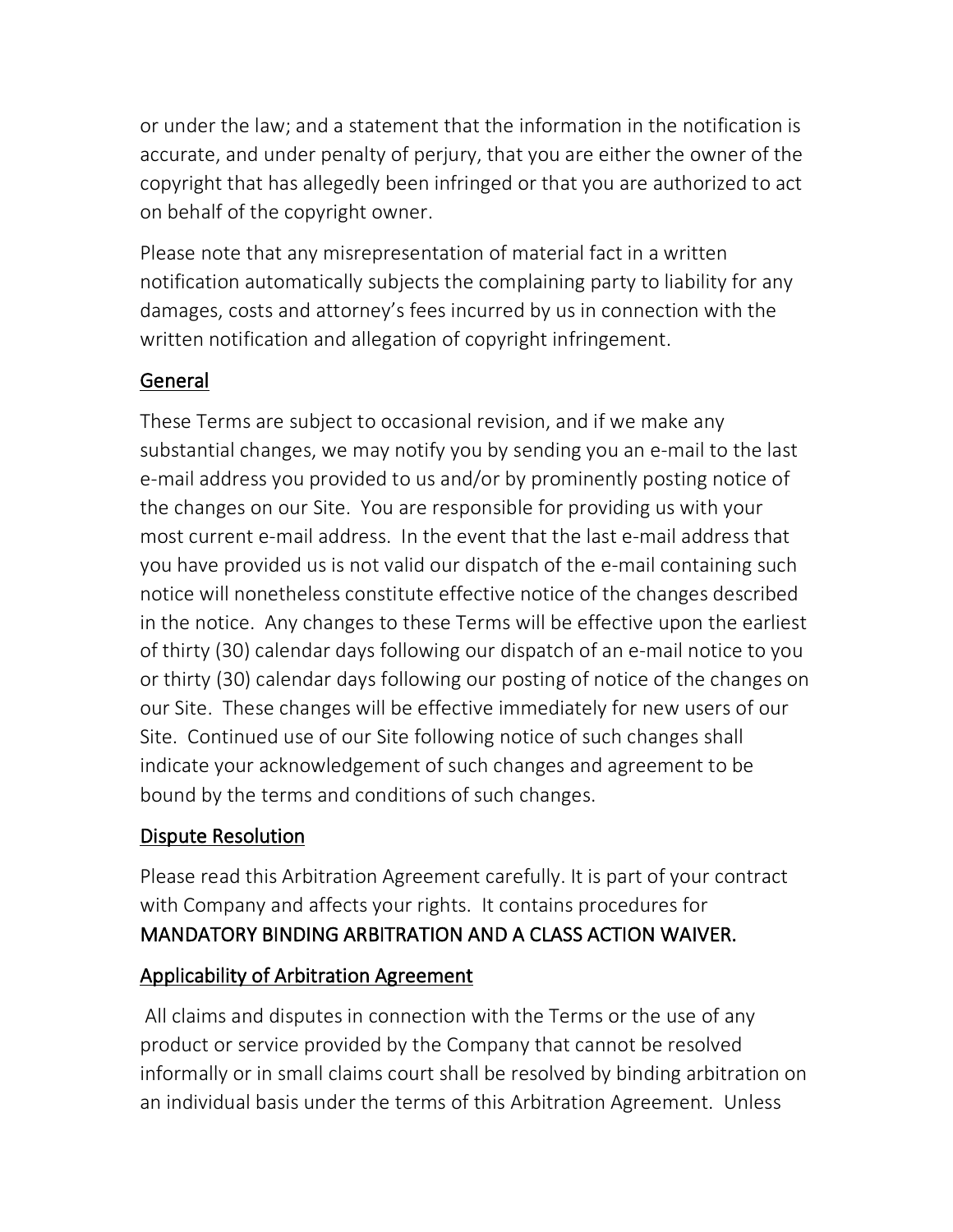otherwise agreed to, all arbitration proceedings shall be held in English. This Arbitration Agreement applies to you and the Company, and to any subsidiaries, affiliates, agents, employees, predecessors in interest, successors, and assigns, as well as all authorized or unauthorized users or beneficiaries of services or goods provided under the Terms.

## Notice Requirement and Informal Dispute Resolution

Before either party may seek arbitration, the party must first send to the other party a written Notice of Dispute describing the nature and basis of the claim or dispute, and the requested relief. A Notice to the Company should be sent to: China. After the Notice is received, you and the Company may attempt to resolve the claim or dispute informally. If you and the Company do not resolve the claim or dispute within thirty (30) days after the Notice is received, either party may begin an arbitration proceeding. The amount of any settlement offer made by any party may not be disclosed to the arbitrator until after the arbitrator has determined the amount of the award to which either party is entitled.

## Arbitration Rules

Arbitration shall be initiated through the European commission, an established alternative dispute resolution provider that offers arbitration as set forth in this section. If E.C. is not available to arbitrate, the parties shall agree to select an alternative Provider. The rules of the Provider shall govern all aspects of the arbitration except to the extent such rules are in conflict with the Terms. The arbitration shall be conducted by a single, neutral arbitrator. Any claims or disputes where the total amount of the award sought is less than Ten Thousand EURO (€10,000.00) may be resolved through binding non-appearance-based arbitration, at the option of the party seeking relief. For claims or disputes where the total amount of the award sought is Ten Thousand EURO (€10,000.00) or more, the right to a hearing will be determined by the Arbitration Rules. Any hearing will be held in a location within 100 KM of your residence, unless you reside outside of Europe, and unless the parties agree otherwise. If you reside outside of the EU, the arbitrator shall give the parties reasonable notice of the date, time and place of any oral hearings. Any judgment on the award rendered by the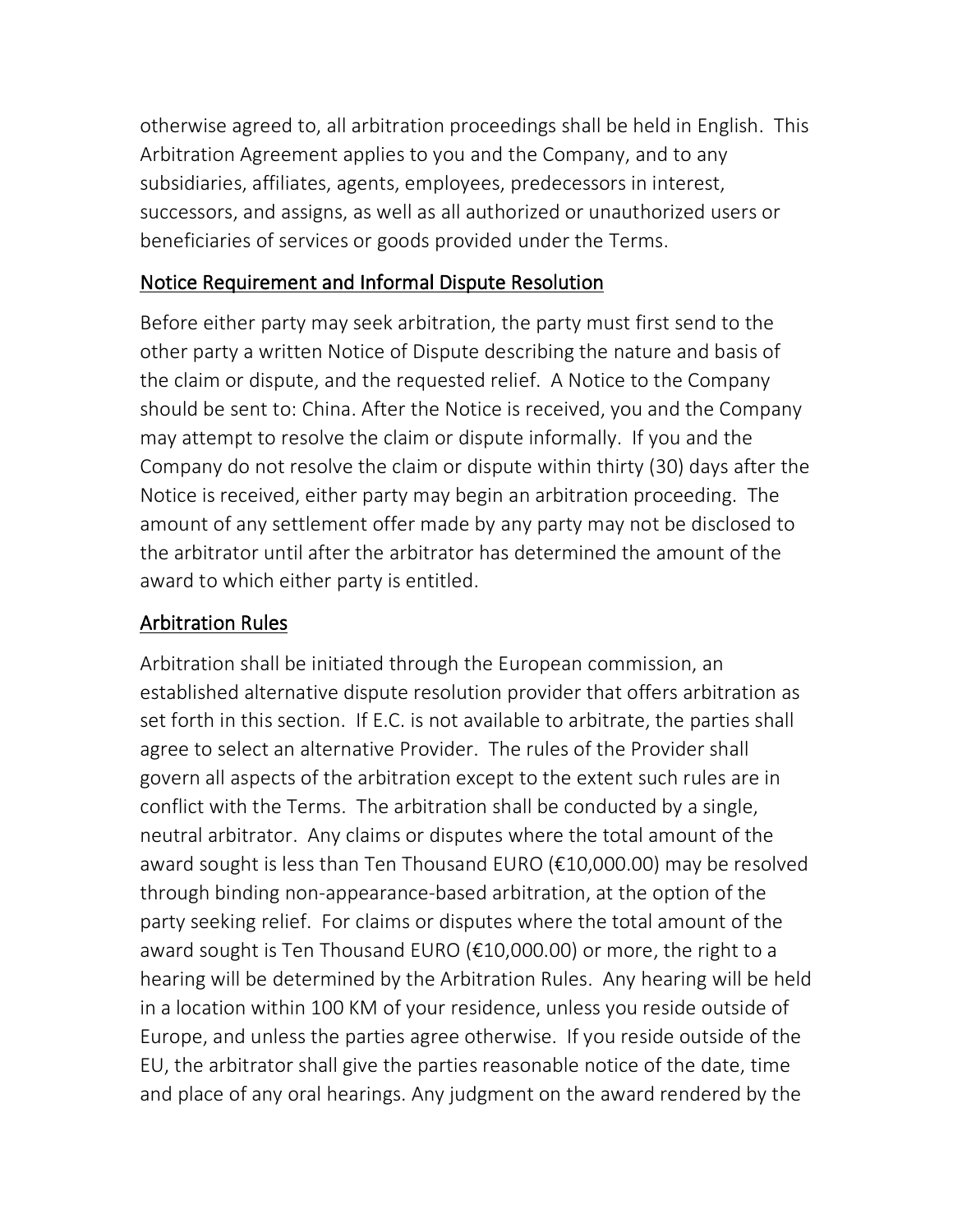arbitrator may be entered in any court of competent jurisdiction. If the arbitrator grants you an award that is greater than the last settlement offer that the Company made to you prior to the initiation of arbitration, the Company will pay you the greater of the award or  $\epsilon$ 2,500.00. Each party shall bear its own costs and disbursements arising out of the arbitration and shall pay an equal share of the fees and costs of the Provider.

## Additional Rules for Non-Appearance Based Arbitration

If non-appearance-based arbitration is elected, the arbitration shall be conducted by telephone, online and/or based solely on written submissions; the specific manner shall be chosen by the party initiating the arbitration. The arbitration shall not involve any personal appearance by the parties or witnesses unless otherwise agreed by the parties.

## Time Limits

If you or the Company pursues arbitration, the arbitration action must be initiated and/or demanded within the statute of limitations and within any deadline imposed under the E.C. Rules for the pertinent claim.

## Authority of Arbitrator

If arbitration is initiated, the arbitrator will decide the rights and liabilities of you and the Company, and the dispute will not be consolidated with any other matters or joined with any other cases or parties. The arbitrator shall have the authority to grant motions dispositive of all or part of any claim. The arbitrator shall have the authority to award monetary damages, and to grant any non-monetary remedy or relief available to an individual under applicable law, the E.C. Rules, and the Terms. The arbitrator shall issue a written award and statement of decision describing the essential findings and conclusions on which the award is based. The arbitrator has the same authority to award relief on an individual basis that a judge in a court of law would have. The award of the arbitrator is final and binding upon you and the Company.

## Waiver of Jury Trial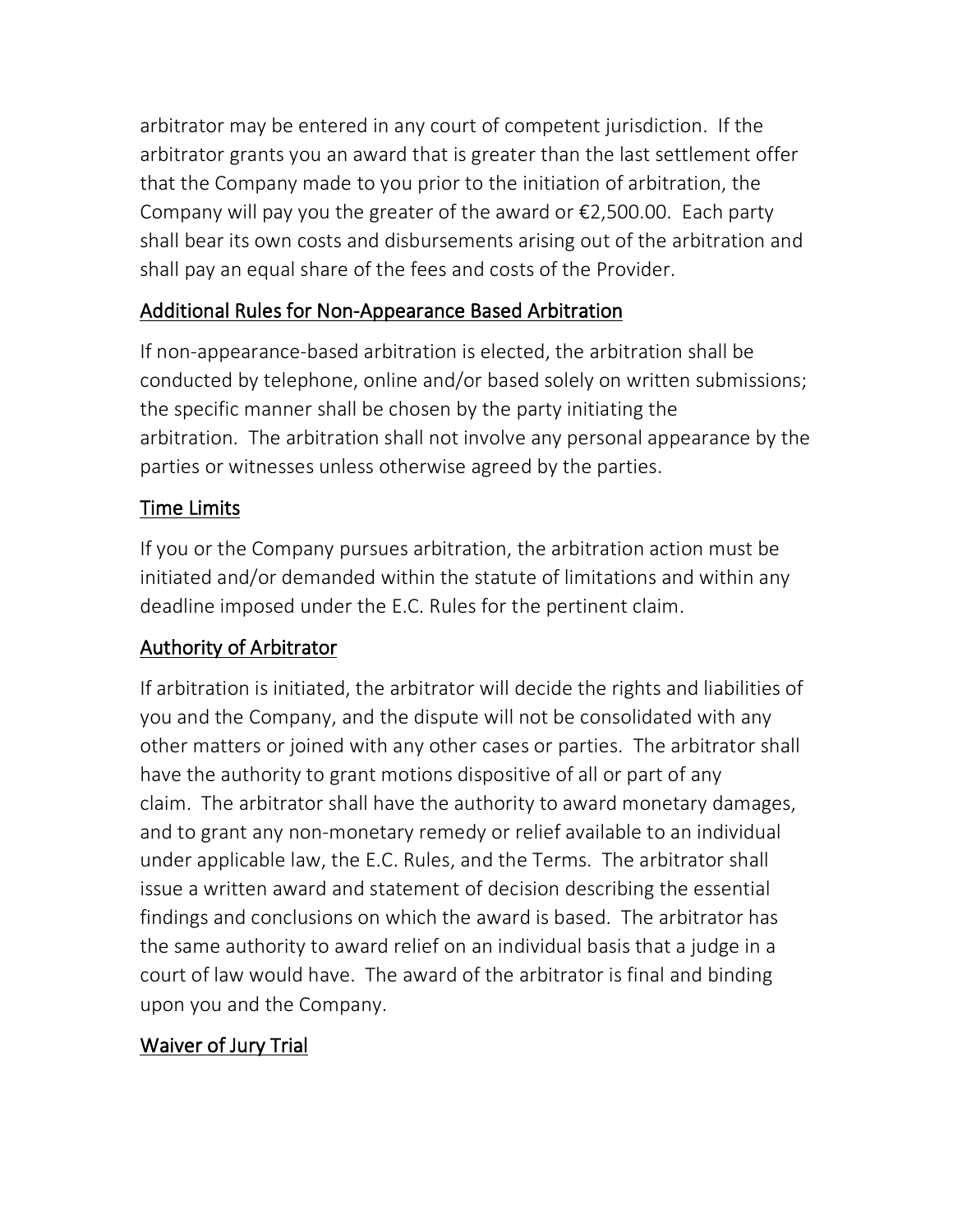# THE PARTIES HEREBY WAIVE THEIR CONSTITUTIONAL AND STATUTORY RIGHTS TO GO TO COURT AND HAVE A TRIAL IN FRONT OF A JUDGE OR A

JURY, instead electing that all claims and disputes shall be resolved by arbitration under this Arbitration Agreement. Arbitration procedures are typically more limited, more efficient and less expensive than rules applicable in a court and are subject to very limited review by a court. In the event any litigation should arise between you and the Company in any state or federal court in a suit to vacate or enforce an arbitration award or otherwise, YOU AND THE COMPANY WAIVE ALL RIGHTS TO A JURY TRIAL, instead electing that the dispute be resolved by a judge.

## Waiver of Class or Consolidated Actions

All claims and disputes within the scope of this arbitration agreement must be arbitrated or litigated on an individual basis and not on a class basis, and claims of more than one customer or user cannot be arbitrated or litigated jointly or consolidated with those of any other customer or user.

# Confidentiality

All aspects of the arbitration proceeding shall be strictly confidential. The parties agree to maintain confidentiality unless otherwise required by law. This paragraph shall not prevent party from submitting to a court of law any information necessary to enforce this Agreement, to enforce an arbitration award, or to seek injunctive or equitable relief.

# **Severability**

If any part or parts of this Arbitration Agreement are found under the law to be invalid or unenforceable by a court of competent jurisdiction, then such specific part or parts shall be of no force and effect and shall be severed and the remainder of the Agreement shall continue in full force and effect.

# Right to Waive

Any or all of the rights and limitations set forth in this Arbitration Agreement may be waived by the party against whom the claim is asserted. Such waiver shall not waive or affect any other portion of this Arbitration Agreement.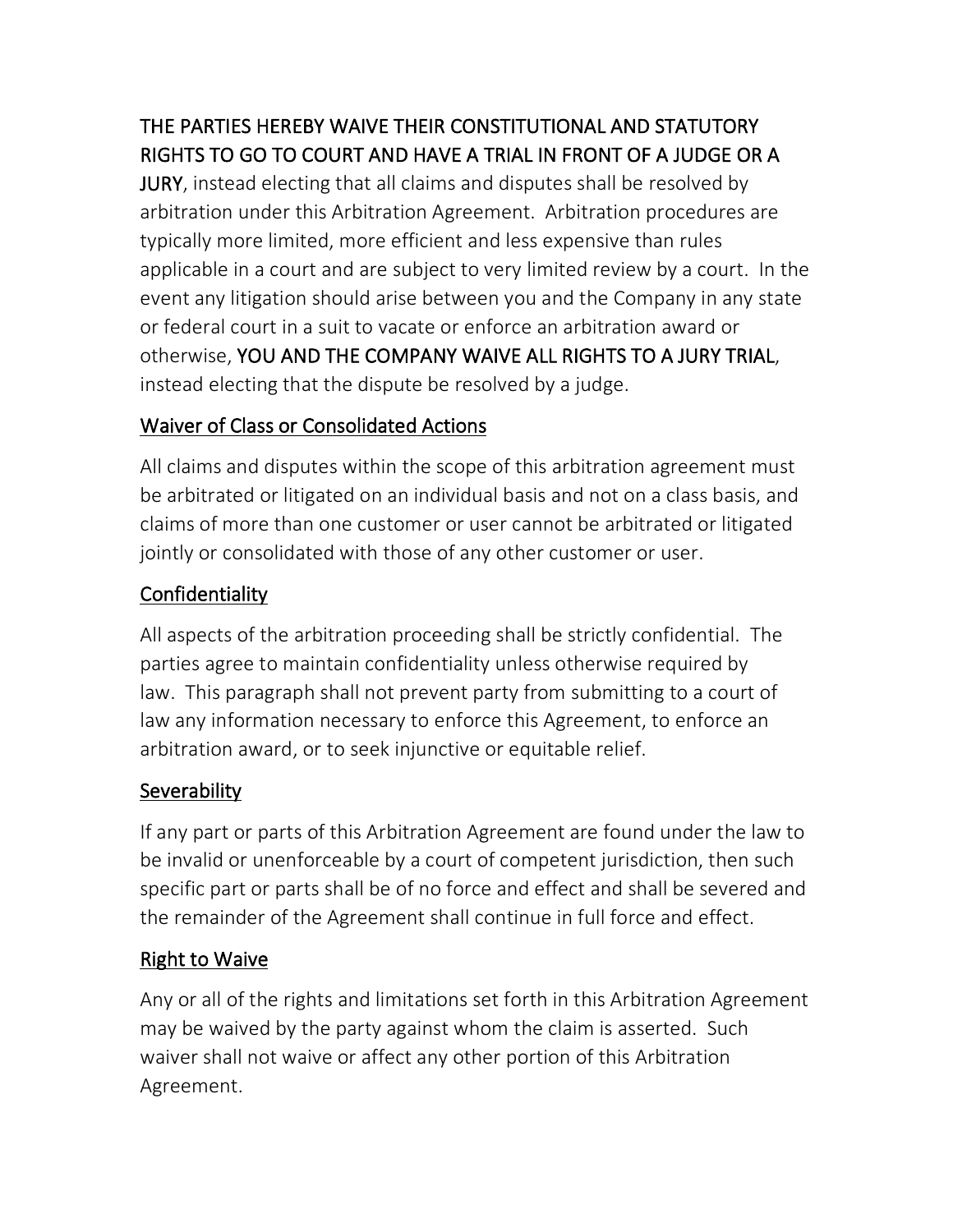## Survival of Agreement

This Arbitration Agreement will survive the termination of your relationship with Company.

## Small Claims Court

Nonetheless the foregoing, either you or the Company may bring an individual action in small claims court.

## Emergency Equitable Relief

Anyhow the foregoing, either party may seek emergency equitable relief before a state or federal court in order to maintain the status quo pending arbitration. A request for interim measures shall not be deemed a waiver of any other rights or obligations under this Arbitration Agreement.

## Claims Not Subject to Arbitration

Notwithstanding the foregoing, claims of defamation, violation of the Computer Fraud and Abuse Act, and infringement or misappropriation of the other party's patent, copyright, trademark or trade secrets shall not be subject to this Arbitration Agreement.

In any circumstances where the foregoing Arbitration Agreement permits the parties to litigate in court, the parties hereby agree to submit to the personal jurisdiction of the courts located in Italy, for such purposes.

### Electronic Communications

The communications between you and Company use electronic means, whether you use the Site or send us emails, or whether Company posts notices on the Site or communicates with you via email. For contractual purposes, you (a) consent to receive communications from Company in an electronic form; and (b) agree that all terms and conditions, agreements, notices, disclosures, and other communications that Company provides to you electronically satisfy any legal obligation that such communications would satisfy if it were be in a hard copy writing.

## Entire Terms